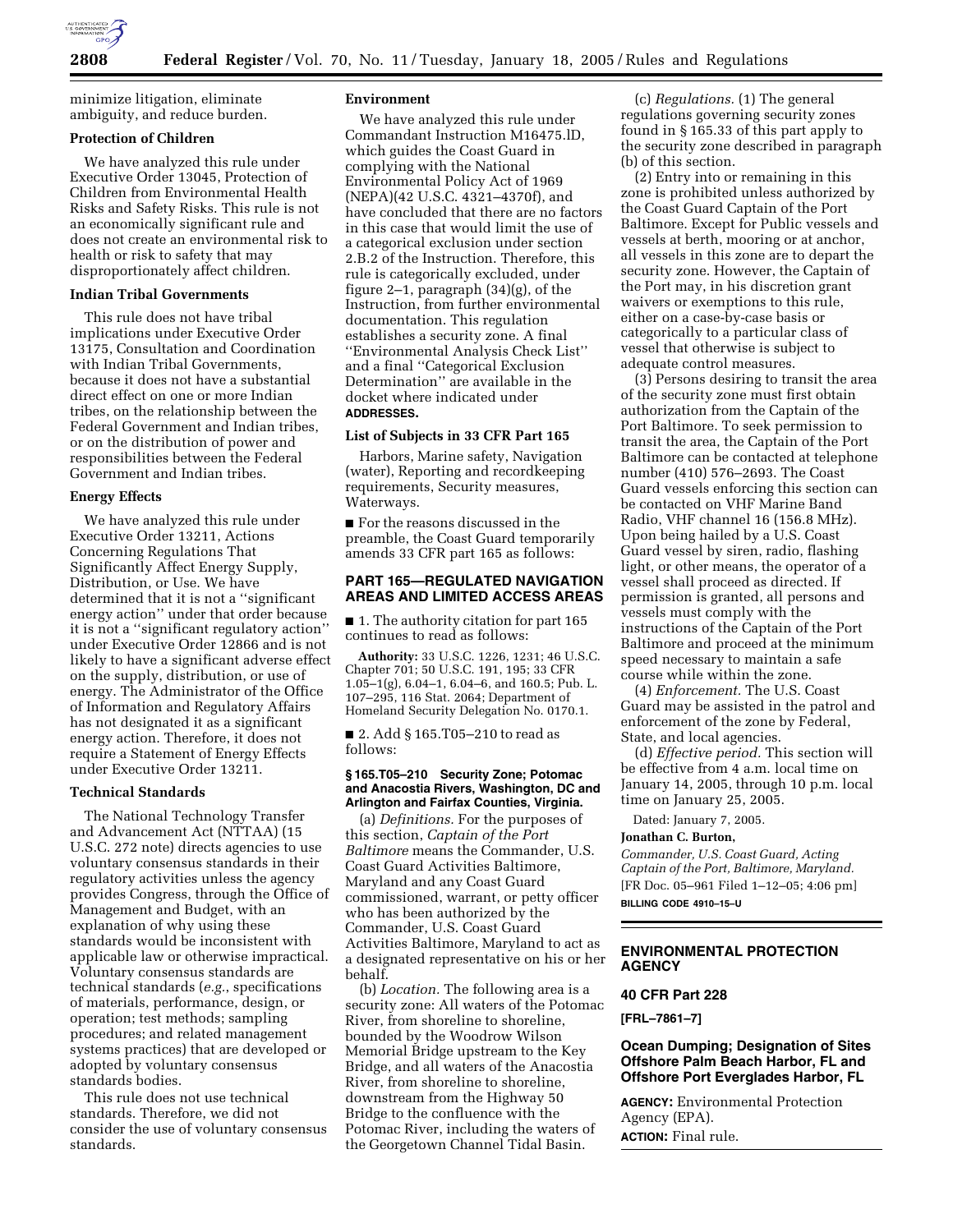**SUMMARY:** EPA today designates two Ocean Dredged Material Disposal Sites (ODMDSs) in the Atlantic Ocean offshore Southeast Florida, as EPAapproved ocean dumping sites for the disposal of suitable dredged material. One site is located offshore Palm Beach Harbor, Florida and the other offshore Port Everglades Harbor, Florida. This action is necessary to provide acceptable ocean disposal sites for consideration as an option for dredged material disposal projects in the vicinity of Palm Beach Harbor and Port Everglades Harbor. These site designations are for an indefinite period of time, but the sites will be subject to continued monitoring to insure that unacceptable adverse environmental impacts do not occur. The interim designated ocean disposal sites located offshore Palm Beach Harbor and Port Everglades Harbor are de-designated by this rule.

**DATES:** This rule is effective on February 17, 2005.

**ADDRESSES:** The administrative record for this action is available for public inspection at the following location: EPA Region 4, Sam Nunn Atlanta Federal Center, 61 Forsyth Street, SW., Atlanta, Georgia 30303.

**FOR FURTHER INFORMATION CONTACT:** Christopher J. McArthur, Ocean Dumping Program Coordinator, U.S. Environmental Protection Agency, Region 4, Coastal Section, 61 Forsyth Street, SW., Atlanta, GA 30303, telephone: (404)562–9391, e-mail: *mcarthur.christopher@epa.gov.*

## **SUPPLEMENTARY INFORMATION:**

## **A. Background**

Section 102(c) of the Marine Protection, Research, and Sanctuaries Act (MPRSA) of 1972, as amended, 33 U.S.C. 1401 *et seq.*, gives the Administrator of EPA the authority to designate sites where ocean disposal may be permitted. On October 1, 1986, the Administrator delegated the authority to designate ocean disposal sites to the Regional Administrator of the Region in which the sites are located. These designations are being made pursuant to that authority.

A list of ''Approved Interim and Final Ocean Dumping Sites'' was published on January 11, 1977 (42 FR 2461 *et seq.*). That list established the Palm Beach Harbor West, Palm Beach Harbor East and Port Everglades Harbor, FL ODMDSs on an interim basis. Due to the proximity of the interim sites to shore, the potential for adverse impacts to

nearby coral reefs and the documented impacts at the Port Everglades Harbor interim ODMDS, these interim sites are no longer being used, were not considered for final designation and are being de-designated by this rule. The Palm Beach Harbor and Port Everglades Harbor ODMDS designations are being published as final rulemaking in accordance with § 228.4(e) of the Ocean Dumping Regulations, which permits the designation of ocean disposal sites for dredged material.

#### **B. Regulated Entities**

Entities potentially affected by this action are persons, organizations, or government bodies seeking to dispose of dredged material into ocean waters offshore Port Everglades Harbor and Palm Beach Harbor, Florida, under the MPRSA and its implementing regulations. This final rule is expected to be primarily of relevance to (a) parties seeking permits from the COE to transport dredged material for the purpose of disposal into ocean waters and (b) to the COE itself for its own dredged material disposal projects. Potentially regulated categories and entities that may seek to use the proposed dredged material disposal sites may include:

| Categorv | Examples of potentially regulated entities                                                                                                                                       |
|----------|----------------------------------------------------------------------------------------------------------------------------------------------------------------------------------|
|          | U.S. Army Corps of Engineers Civil Works Projects, U.S. Navy, and<br>Other Federal Agencies.                                                                                     |
|          | Port Authorities, Marinas and Harbors, Shipyards, and Marine Repair<br>Facilities, Berth Owners.                                                                                 |
|          | Governments owning and/or responsible for ports, harbors, and/or<br>berths, Government agencies requiring disposal of dredged material<br>associated with public works projects. |

This table is not intended to be exhaustive, but rather provides a guide for readers regarding entities likely to be affected by this action. To determine whether your organization is affected by this action, you should carefully consider whether your organization is subject to the requirement to obtain an MPRSA permit in accordance with Section 103 of the MPRSA and the applicable regulations at 40 CFR Parts 220 and 225, and whether you wish to use the sites subject to today's action. EPA notes that nothing in this final rule alters the jurisdiction or authority of EPA or the types of entities regulated under the MPRSA. Questions regarding the applicability of this final rule to a particular entity should be directed to the contact person listed in the preceding **FOR FURTHER INFORMATION CONTACT** section.

### **C. EIS Development**

Section 102(2)(C) of the National Environmental Policy Act (NEPA) of 1969, as amended, 42 U.S.C. 4321 *et seq.*, requires that federal agencies prepare an Environmental Impact Statement (EIS) on proposals for legislation and other major federal actions significantly affecting the quality of the human environment. The object of NEPA is to build into the Agency decision making process careful consideration of all environmental aspects of proposed actions. While NEPA does not apply to EPA activities of this type, EPA has voluntarily committed to prepare NEPA documents in connection with ocean disposal site designations.(See 63 FR 58045 [October 29, 1998], ''Notice of Policy and Procedures for Voluntary Preparation of National Environmental Policy Act (NEPA) Documents.'').

EPA, in cooperation with the COE, has prepared a Final EIS (FEIS) entitled ''Final Environmental Impact Statement for Designation of the Palm Beach Harbor Ocean Dredged Material Disposal Site and the Port Everglades Harbor Ocean Dredged Material Disposal Site.'' On August 27, 2004, the Notice of Availability (NOA) of the FEIS was published in the **Federal Register** (69 FR 52668 [August 27,2004]). Anyone desiring a copy of the FEIS may obtain one from the addresses given above. The wait period on the FEIS closed on September 27, 2004.

EPA received eight comment letters on the FEIS. Six letters were supportive of the Port Everglades Harbor ODMDS designation based on need for the disposal site. The remaining two letters were from the State of Florida (the State) and the National Marine Fisheries Service (NMFS). The State's comments are discussed in the following paragraph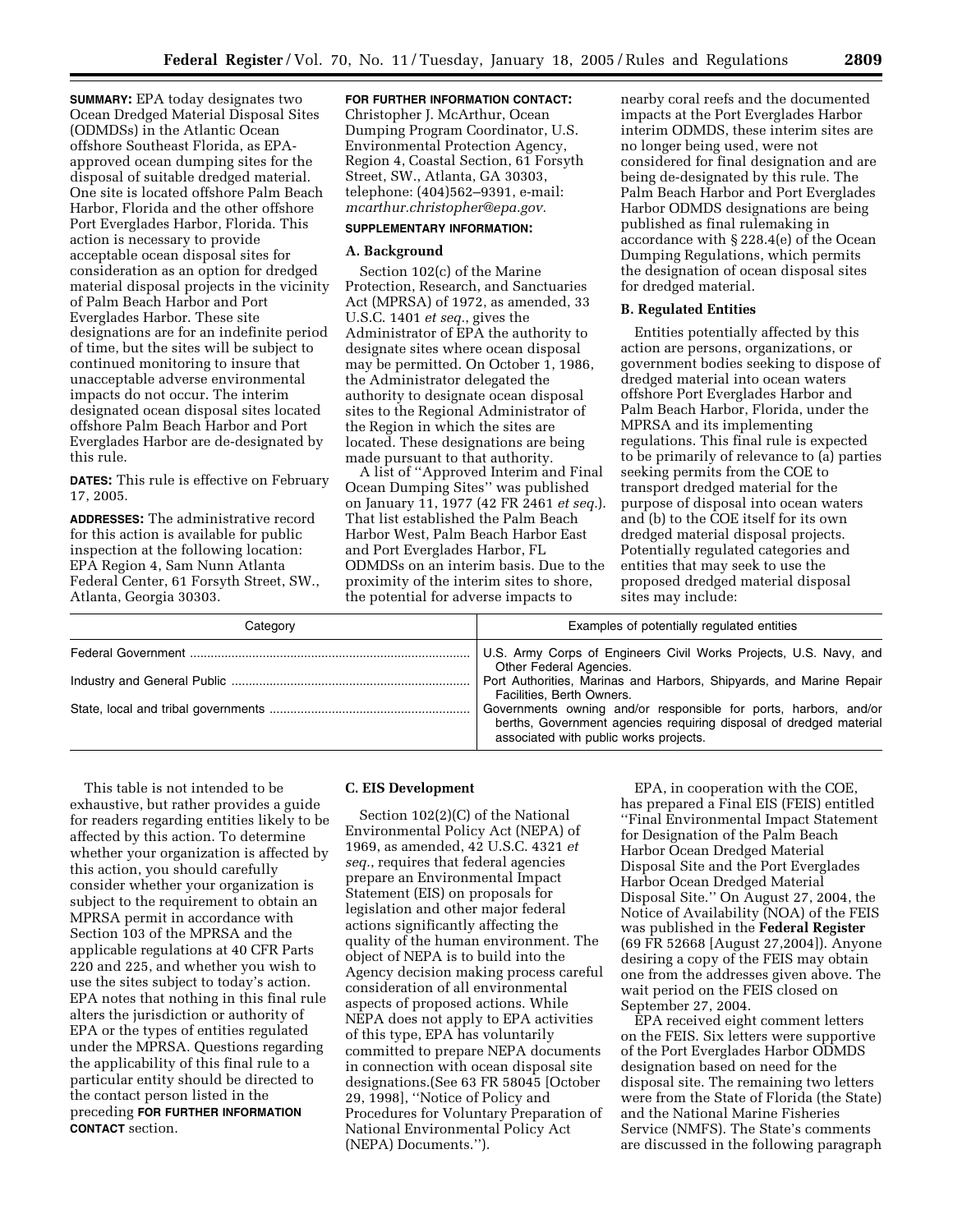and the NMFS letter noted that the Essential Fish Habitat (EFH) consultation process was ongoing. No letters were critical of the FEIS.

Pursuant to an Office of Water policy memorandum dated October 23, 1989, EPA has evaluated the proposed site designations for consistency with the State's approved coastal management program. EPA has determined that the designation of the proposed sites is consistent to the maximum extent practicable with the State coastal management program, and submitted this determination to the State for review in accordance with EPA policy. In a letter dated October 22, 2004, the State concurred with this determination. In addition, as part of the NEPA process, EPA has consulted with the State regarding the effects of the dumping at the proposed sites on the State's coastal zone. EPA has taken the State's comments into account in preparing the FEIS for the sites, in determining whether the proposed sites should be designated, and in determining whether restrictions or limitations should be placed on the use of the sites. There were six main concerns raised by the State during consultation: (1) Placement of beach quality sand in the ODMDS; (2) the volume of material to be disposed and number of projects to use the sites; (3) the adequacy and recency of the data on the benthic habitat within and near the ODMDSs; (4) cumulative impacts of activities in the area; (5) potential adverse impacts to essential fish habitat and in particular the habitat of the blueline tilefish; and (6) the potential of Florida Current spin-off eddies to transport disposed dredged material to important marine habitats. Concerns raised regarding use of suitable material for beach nourishment and other beneficial uses, were addressed in the FEIS. EPA concurs with the State regarding the use of suitable material for beach nourishment and other beneficial uses, in circumstances where this use is practical. The dredging projects currently proposed as well as potential future projects were discussed in more detail in the FEIS including a detailed discussion of anticipated project disposal volumes. Projects in excess of 500,000 cubic yards are not permitted at either ODMDS until additional capacity studies have been completed. The State was provided additional information on the benthic habitats within and adjacent to the ODMDSs including a copy of the video taken at the Port Everglades Harbor ODMDS and quantification of the habitat types within each ODMDS. A pre-disposal high resolution bathymetry requirement was added to

the Site Management and Monitoring Plan (SMMP) to address the State's concerns regarding recency of data. The discussion of cumulative impacts was expanded in the FEIS including discussions of additional activities in the area as requested by the State. EFH concerns were addressed by EPA through the development of an EFH Assessment for each ODMDS. The EFH Assessments were coordinated with the NMFS and the State and were included as part of the FEIS. EPA concluded that the designations will not have a substantial individual or cumulative adverse impact on the EFH of managed species including tilefish. The State's concerns regarding the potential of Florida Current spin-off eddies to transport disposed dredged material to important marine habitats have been addressed through modeling of the disposal plumes by the COE. The State was involved in selecting input parameters for the model and in reviewing the draft results. In addition, EPA has an ongoing effort at the nearby Miami ODMDS to address concerns regarding the potential of Florida Current spin-off eddies to transport disposed dredged material to important near-shore marine habitats.

In a letter dated June 7, 2004, the Florida Department of State agreed that it is unlikely that the proposed designations will affect any archaeological or historic resources listed, or eligible for listing, in the *National Register of Historic Places,* or otherwise of significance in accordance with the National Preservation Act of 1966 (Pub. L. 89–6654), as amended.

The action discussed in the FEIS is the permanent designation for continuing use of ocean disposal sites offshore Palm Beach Harbor and Port Everglades Harbor, Florida. The purpose of the action is to provide an environmentally acceptable option for the ocean disposal of dredged material. The need for the permanent designation of the ODMDSs is based on a demonstrated COE need for ocean disposal of maintenance dredged material from the Federal navigation projects in the Palm Beach Harbor and Port Everglades Harbor areas. The need for ocean disposal for these and other projects, and the suitability of the material for ocean disposal, will be determined on a case-by-case basis as part of the COE's process of issuing permits for ocean disposal and a public review process for its own actions. This will include an evaluation of disposal alternatives.

For the ODMDSs, the COE and EPA would evaluate all federal dredged material disposal projects pursuant to

the EPA criteria set forth in the Ocean Dumping Regulations (40 CFR 220–229) and the COE regulations (33 CFR 209.120 and 335–338). The COE issues MPRSA permits to applicants for the transport of dredged material intended for disposal after compliance with regulations is determined. EPA has the right to disapprove any ocean disposal project if, in its judgment, all provisions of MPRSA and the associated implementing regulations have not been met.

The FEIS discusses the need for these site designations and examines ocean disposal site alternatives to the proposed actions. Non-ocean disposal options have also been examined in the Disposal Area Studies for Palm Beach Harbor and Port Everglades Harbor, prepared by the COE and included as appendices to the FEIS. Alternatives to ocean disposal may include upland disposal within the port areas, or utilization of dredged material for beneficial use such as beach nourishment. The studies concluded that upland disposal in the intensively developed port areas is not feasible. Undeveloped areas within cost-effective haul distances are environmentally valuable in their own right. Beach placement is limited to predominately sandy material.

The following ocean disposal alternatives were evaluated in the FEIS:

# *1. Alternative Sites on the Continental Shelf*

The continental shelf is narrow in the project area with a width of about 0.63 nautical mile (nmi). In the Palm Beach Harbor and Port Everglades Harbor nearshore area, hardgrounds supporting coral and algal communities are concentrated on the continental shelf. Disposal operations on the shelf could adversely impact this reef habitat. Therefore, following discussions with the State, a zone of siting feasibility for alternative ODMDSs was established eliminating from consideration any areas within 3 nmi of shore to avoid impact to natural reefs in the area. Consequently, no alternatives on the continental shelf were considered in the FEIS.

#### *2. Designated Interim Sites*

Two interim sites were designated for Palm Beach Harbor, one of which is located nearshore at the port entrance and the other is located approximately 2.9 nmi (4.5 km) offshore. Following discussions with the State of Florida, a zone of siting feasibility was established, eliminating from consideration any areas within 3 nautical miles of shore to avoid direct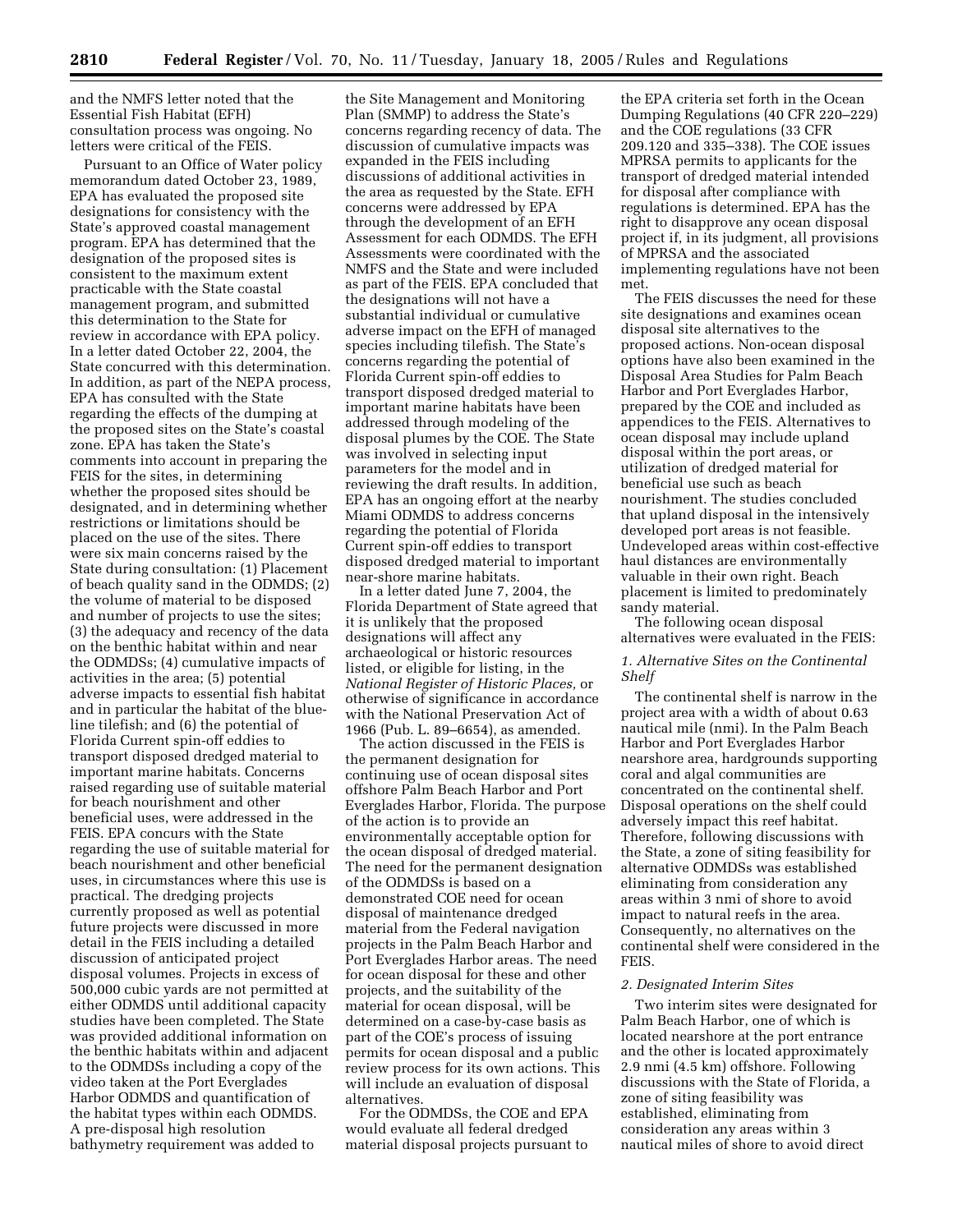impact to natural reefs in the area. As a result, both Palm Beach Harbor interim sites were not considered further.

The interim site for Port Everglades is located 1.7 nmi (3.2 km) offshore. A 1984 survey conducted by the EPA indicated that some damage to nearby inshore, hard bottom areas may have occurred due to the movement of fine grained material associated with disposed dredged material. In light of the survey findings, disposal at the Port Everglades interim site was discontinued and the site was eliminated from further consideration.

### *3. Alternative Sites Beyond the Continental Shelf*

Alternative sites beyond the continental shelf considered for Palm Beach Harbor include the 3 mile site, the 4.5 mile site and the 9 mile site. The 4.5 mile site is approximately one square mile in size and is located within the eastern portion of the 3 mile site. The 3 mile site is four square miles in size. The 3 mile site was dropped from further consideration in favor of the 4.5 mile site as it was determined that a site four square miles in size was not necessary at the depths at this location. The 9 mile site is 4 square miles in size. The deeper depths at the 9 mile site result in a larger disposal footprint, due to greater dispersion, necessitating a larger 4 square mile disposal site. Both the 4.5 mile site and the 9 mile site were considered in the FEIS.

Alternative sites beyond the continental shelf considered for the Port Everglades Harbor include the 4 mile site and the 7 mile site. The 4 mile site is approximately one square mile in size whereas the 7 mile site is two square miles in size. The deeper depths at the 7 mile site result in a larger disposal footprint necessitating a larger 4 square mile disposal site. Both the 4 mile site and the 7 mile site were considered in the FEIS.

### *4. No Action*

The No-Action Alternative would not provide acceptable EPA-designated ocean disposal sites for use by the COE or other entities for the disposal of dredged material. Without finaldesignated disposal sites, the maintenance of the existing Federal Navigation Projects at Palm Beach Harbor and Port Everglades Harbor would be adversely impacted with subsequent effects upon the local and regional economies. Interim designated ODMDSs are not available. Alternative dredged material disposal methods would be required or the dredging and dredged material disposal discontinued.

In the absence of an EPA designated ocean dredged material disposal site, the COE could select an alternative pursuant to section 103 of MPRSA. In such cases, the ocean site selected for disposal would be evaluated according to the criteria specified in section 102(a) of MPRSA and EPA's Ocean Dumping Regulation and Criteria 40 CFR part 228, and EPA concurrence is required. A site so selected can be used for five years without EPA designation, and can continue to be used for another five years under limited conditions. Accordingly, the No-Action alternative would not provide a long-term management option for dredged material disposal.

#### *5. Preferred Alternative*

The site near Palm Beach Harbor selected for ODMDS designation is an area approximately 1 square nautical mile (nmi2) located east northeast of the Lake Worth Inlet and approximately 4.5 nmi offshore. The site at Port Everglades Harbor selected for ODMDS designation is an area approximately 1 nmi2 located east northeast of Port Everglades and approximately 4 nmi offshore. These sites were found to comply with the criteria for evaluation of ocean disposal sites established in 40 CFR Sections 228.5 and 228.6 of EPA's Ocean Dumping Regulations. No significant impacts to critical resource areas are expected to result from designation of either of these sites. Similar types of impacts are expected from use of these sites as impacts from use of the alternative sites located further offshore. However, use of these sites is expected to result in less area being impacted as a result of their shallower depth. The selected sites would require significantly less consumption of resources and would result in significantly less air emissions than the offshore sites. In addition, monitoring of the selected sites would be less costly to the federal government and less difficult than the offshore sites. Therefore, these sites were selected as the preferred alternatives.

The FEIS presents the information needed to evaluate the suitability of ocean disposal areas for final designation use and is based on a series of disposal site environmental studies. The environmental studies and final designation are being conducted in accordance with the requirements of MPRSA, the Ocean Dumping Regulations, and other applicable Federal statutory provisions.

This final rulemaking notice fills the same role as the Record of Decision required under regulations promulgated by the Council on Environmental Quality for agencies subject to NEPA.

### **D. Site Designations**

On July 30, 2004, EPA proposed designation of two sites for continuing disposal of dredged materials from Palm Beach Harbor and Port Everglades Harbor, Florida. The public comment period on this proposed action closed on September 13, 2004. Six letters of comment were received. All six letters were supportive of the Port Everglades Harbor ODMDS designation based on the need for alternatives to upland disposal for maintenance and construction dredged material from the port. No comment letters were received for the Palm Beach Harbor ODMDS.

The ODMDS for Palm Beach Harbor is located east of Palm Beach, Florida, the western boundary being 4.3 nmi offshore. The ODMDS occupies an area of about 1 nmi2, in the configuration of an approximate 1 nmi by 1 nmi square. Water depths within the area range from 525 to 625 feet. The coordinates of the Palm Beach Harbor ODMDS are as follows:

| 26°47′30″ N<br>26°47′30″ N | $79^{\circ}57'09''$ W:<br>79°56'02" W: |
|----------------------------|----------------------------------------|
| 26°46′30″ N                | $79^{\circ}57'09''$ W;                 |
| 26°46′30″ N                | $79^{\circ}56'02''$ W;                 |
|                            |                                        |

Center coordinates are 26°47′00″ N and 79°56′35″ W.

The ODMDS for Port Everglades Harbor is located east of Fort Lauderdale, Florida, the western boundary being 3.8 nmi offshore. The ODMDS occupies an area of about 1 nmi 2, in the configuration of an approximate 1 nmi by 1 nmi square. Water depths within the area range from 640 to 705 feet. The coordinates of the Port Everglades Harbor ODMDS designation are as follows:

| 26°07′30″ N<br>26°07′30″ N | $80^{\circ}02'00''$ W:<br>$80^{\circ}01'00''$ W: |
|----------------------------|--------------------------------------------------|
| 26°06′30″ N                | $80^{\circ}01'00''$ W:                           |
| 26°06′30″ N                | $80^{\circ}01'00''$ W:                           |

Center coordinates are 26°07′00″ N and 80°01′30″ W. All coordinates utilize the North American Datum of 1983 (NAD83).

## **E. Analysis of Criteria Pursuant to the Ocean Dumping Act Regulatory Requirements**

Five general criteria are used in the selection and approval for continuing use of ocean disposal sites. Sites are selected so as to minimize interference with other marine activities, to prevent any temporary perturbations associated with the disposal from causing impacts outside the disposal site, and to permit effective monitoring to detect any adverse impacts at an early stage. Where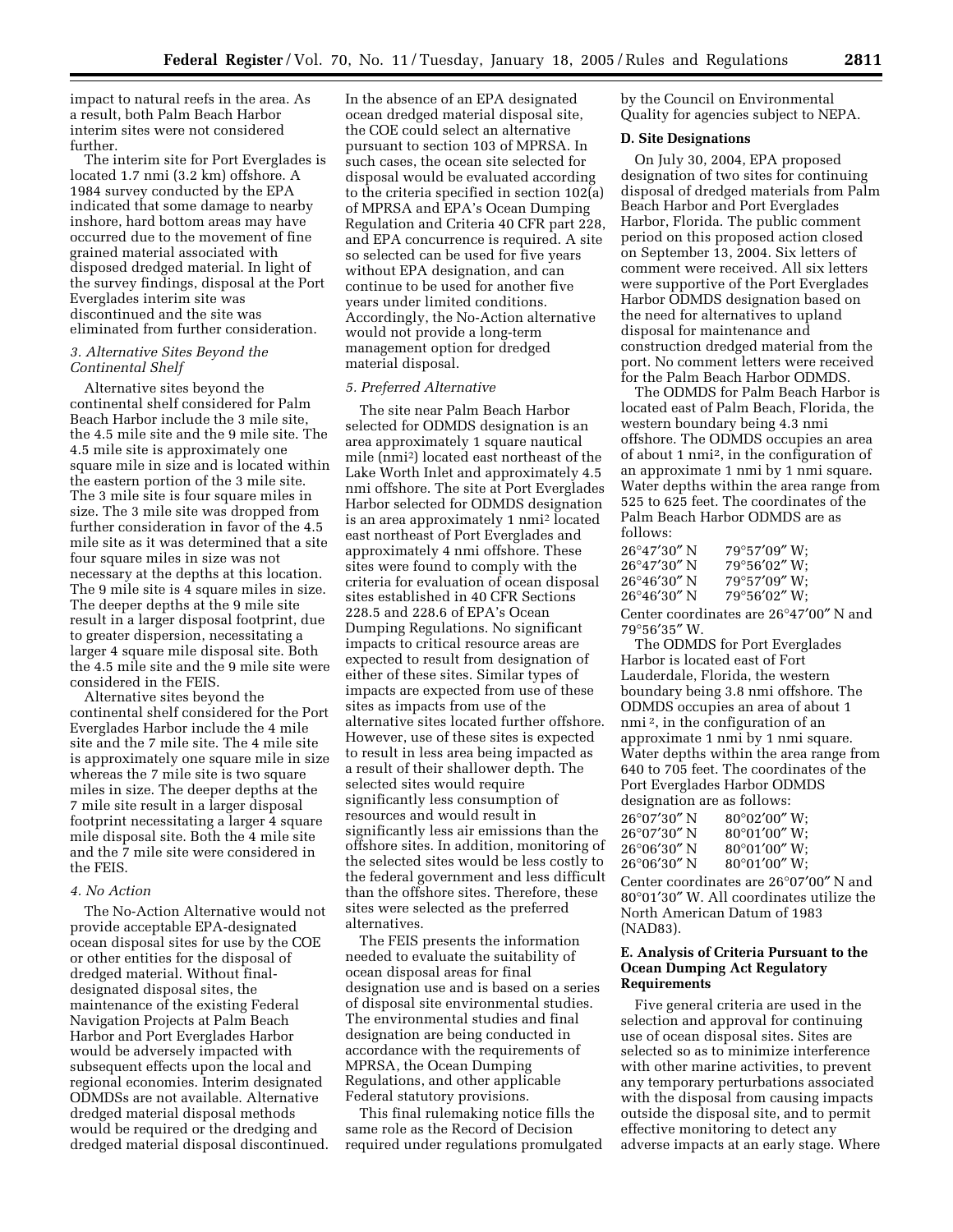feasible, locations off the Continental Shelf and other sites that have been historically used are to be chosen. If, at any time, disposal operations at a site cause unacceptable adverse impacts, further use of the site can be restricted or terminated by EPA. The general criteria are given in § 228.5 of the EPA Ocean Dumping Regulations, and § 228.6 lists eleven specific factors used in evaluating a disposal site to assure that the general criteria are met. The sites, as discussed below under the eleven specific factors, are acceptable under the five general criteria.

The characteristics of the sites are reviewed below in terms of these eleven criteria (the FEIS may be consulted for additional information).

## *1. Geographical Position, Depth of Water, Bottom Topography, and Distance From Coast (40 CFR 228.6(a)(1))*

The ODMDS for Palm Beach Harbor is located east of Palm Beach, Florida, the western boundary being 4.3 nmi offshore. Water depths within the area range from 525 to 625 feet with depth contours parallel to the coastline. The coordinates of the Palm Beach Harbor ODMDS are as follows:

| 26°47′30″ N | $79^{\circ}57'09''$ W: |
|-------------|------------------------|
| 26°47′30″ N | $79^{\circ}56'02''$ W: |
| 26°46′30″ N | 79°57'09" W; and       |
| 26°46′30″ N | $79^{\circ}56'02''$ W; |

Center coordinates are 26°47′00″ N and 79°56′35″ W.

The ODMDS for Port Everglades Harbor is located east of Fort Lauderdale, Florida, the western boundary being 3.8 nmi offshore. Water depths within the area range from 640 to 705 feet with depth contours parallel to the coastline. The coordinates of the Port Everglades Harbor ODMDS designation are as follows:

| 26°07′30″ N           | $80^{\circ}02'00''$ W:     |
|-----------------------|----------------------------|
| 26°06′30″ N           | $80^{\circ}01'00''$ W:     |
| $26^{\circ}06'30''$ N | $80^{\circ}02'00''$ W: and |
| 26°06′30″ N           | $80^{\circ}01'00''$ W:     |

Center coordinates are 26°07′00″ N and 80°01′30″ W. All coordinates utilize the North American Datum of 1983 (NAD83).

## *2. Location in Relation to Breeding, Spawning, Nursery, Feeding, or Passage Areas of Living Resources in Adult or Juvenile Phases (40 CFR 228.6(a)(2))*

The most active breeding and nursery areas are located in inshore waters, along adjacent beaches, or in nearshore reef areas. While breeding, spawning, and feeding activities may take place near the ODMDSs, these activities are not believed to be confined to, or concentrated in, these areas. While

many marine species may pass through the ODMDSs, passage is not geographically restricted to these areas.

EPA initially coordinated with the National Marine Fisheries Service (NMFS) regarding the Endangered Species Act (ESA) on March 24, 2004. At that time, EPA sent NMFS a copy of the Draft EIS, which included two Appendices, each entitled Biological Assessment. Those Assessments evaluated the potential impacts from the site designations to Federally listed threatened and endangered species. In its letter, EPA referenced the Assessments, which concluded that the site designations ''will not adversely affect'' any listed species or critical habitat. While the letter stated that EPA concluded the action ''will not affect'' any listed species, EPA informally consulted with NMFS and sought comments from the NMFS on the proposed site designations with the March 2004 letter. In a May 24, 2004 letter of response, NMFS concluded that adverse effects on whales are unlikely to occur from this project and no effects to the shortnose sturgeon or smalltooth sawfish are likely to occur from this project.

On March 24, 2004, EPA also consulted with NMFS pursuant to Section 305 of the Magnuson-Stevens Fishery Conservation and Management Act (MSFCMA) 16 U.S.C. 1855, and the applicable implementing regulations. At that time, EPA sent NMFS a copy of the Draft EIS which included an Essential Fish Habitat (EFH) Assessment within the body of the document. In a May 6, 2004 letter of response, NMFS requested a stand alone EFH Assessment that specifically addressed potential impacts to deepwater habitats, such as black corals and Oculina, and potential impacts to deepwater managed species including tilefish. The EFH Assessments were provided to NMFS on July 15, 2004 and included as appendices to the FEIS. Based on comments received from NMFS, EPA revised the EFH Assessments. Revised EFH Assessments for designation of the Palm Beach Harbor ODMDS and the Port Everglades Harbor ODMDS were provided to NMFS on September 22, 2004 and October 12, 2004, respectively. The Assessments set forth EPA's determination that the site designation of the Palm Beach Harbor ODMDS and Port Everglades Harbor ODMDS will not have a substantial individual or cumulative adverse impact on the EFH of managed species. In letters dated October 19, 2004 and October 20, 2004, NMFS concluded that the fishery conservation requirements of the MSFCMA were completed for the Palm Beach Harbor ODMDS and the

Port Everglades Harbor ODMDS, respectively.

*3. Location in Relation to Beaches and Other Amenity Areas (40 CFR 228.6(a)(3))* 

The disposal sites for Palm Beach Harbor and Port Everglades Harbor are located approximately 4.5 nmi and 4.0 nmi offshore, respectively. The nearest beaches are located on the shorelines west of the sites. Because of the distance of the sites from the shoreline, the predominate northerly directed current, and the expected localized effects at the disposal sites, it is unlikely that dredged material disposal at either of the sites would adversely affect coastal beaches. Amenity areas in the vicinity of the sites include artificial and natural reefs. Both sites are located at least 2.3 nmi from the nearest artificial reef. From West Palm Beach to the Florida Keys, there are generally three separate series of reefs or hard bottoms. The disposal sites for Palm Beach Harbor and Port Everglades Harbor are located approximately 2.6 nmi and 3.0 nmi from the outer of these reef series, respectively. In addition, colonies of the deepwater coral *Oculina varicosa* extend north from Palm Beach Harbor and parallel the break between the edge of the continental shelf and the Florida-Hatteras slope. The Palm Beach Harbor ODMDS is located approximately 1.7 nmi east of the nearest observed deepwater corals. Currents in the vicinity trend alongshore in a general north-south orientation. Modeling performed by the COE indicates that disposed material will not impact these natural areas.

## *4. Types and Quantities of Wastes Proposed To Be Disposed of, and Proposed Methods of Release, Including Methods of Packing the Waste, if Any (40 CFR 228(a)(4))*

The only material to be placed at the ODMDSs will be dredged material that meets the EPA Ocean Dumping Criteria in 40 CFR Parts 220 through 229. The sites are expected to be used for routine maintenance of the respective harbor projects. Annual average disposal volumes of 30,000 cubic yards of material are expected at each site with disposal occurring every three years. Dredged material from Port Everglades Harbor is expected to have a solids content of 60 to 70 percent solids by weight with a grain size of 38 to 5 percent of the grains finer than sand by weight. Dredged material from Palm Beach Harbor is expected to have solids content of 80 to 85 percent solids by weight with a grain size of 6 percent finer than sand. It has been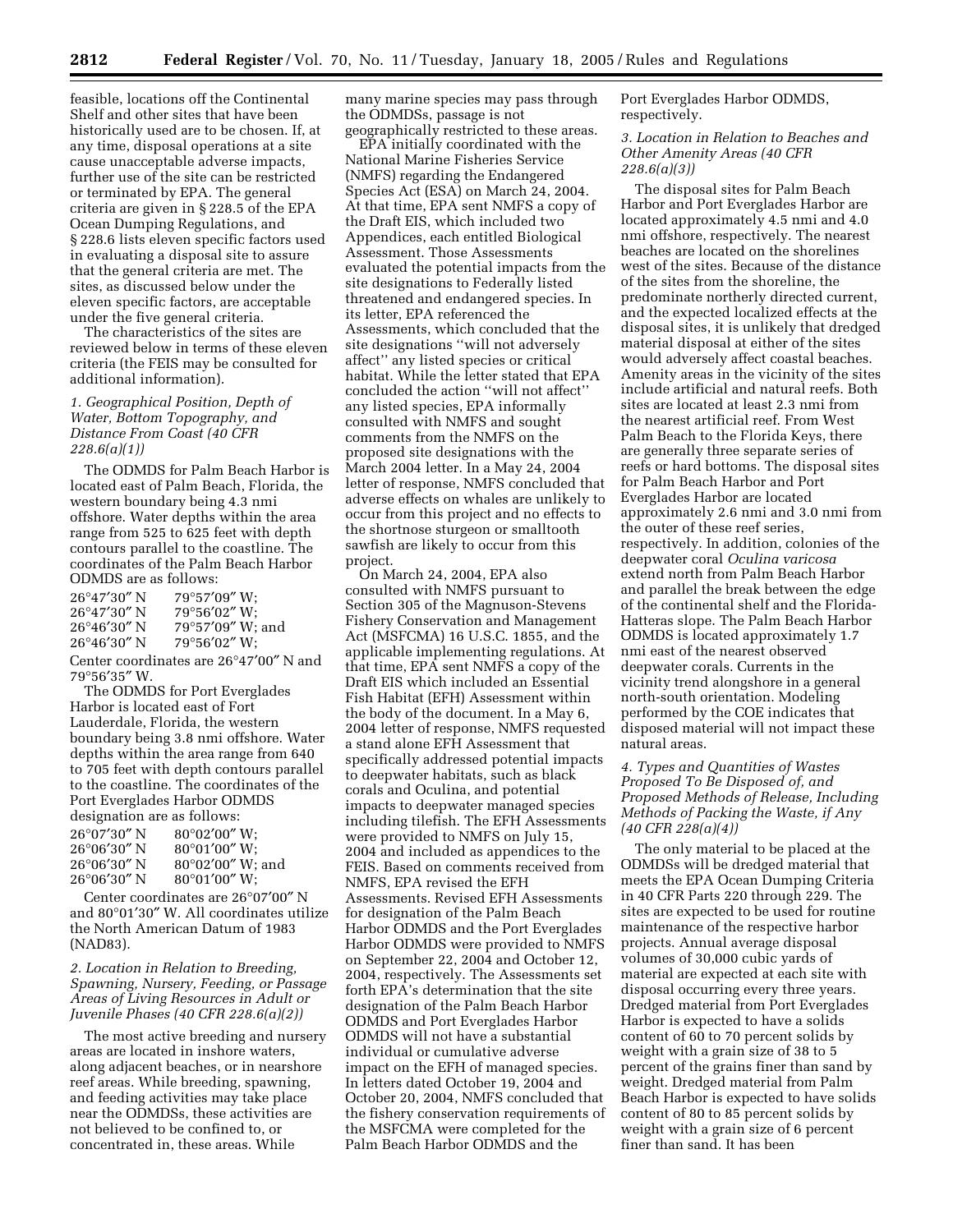demonstrated by the COE that the most cost effective method of dredging is clamshell/barge dredging for Palm Beach Harbor and hopper dredging for Port Everglades Harbor. Additional foreseen use of the Port Everglades Harbor site could be the Federal Port Everglades Deepening Project or use by the U.S. Navy in Port Everglades. The Deepening Project has not yet been authorized and there are no currently planned Navy projects. The disposal of dredge material at the proposed sites will be conducted using a near instantaneous dumping type barge or scow.

# *5. Feasibility of Surveillance and Monitoring (40 CFR 228.6(a)(5))*

Surveillance and monitoring of the proposed sites is feasible. Survey vessels, aircraft overflights, or automated Geographic Positioning Systems (GPS) surveillance systems are feasible surveillance methods. The depths at these sites make conventional ODMDS monitoring techniques difficult to utilize. A draft Site Management and Monitoring Plan (SMMP) for each ODMDS was developed and included in an appendix in the FEIS. The SMMPs were finalized by EPA and the COE in November, 2004. The SMMPs establish a sequence of monitoring surveys to be undertaken to determine any impacts resulting from disposal activities. The SMMPs may be reviewed and revised by EPA.

# *6. Dispersal, Horizontal Transport and Vertical Mixing Characteristics of the Area Including Prevailing Current Direction and Velocity, if Any (40 CFR 228.6(a)(6))*

Prevailing currents parallel the coast and are generally oriented along a northsouth axis. Northerly flow predominates. Mean surface currents range from 10 to 100 cm/sec depending on direction with maximum velocities up to 530 cm/sec. Current speeds are lower and current reversals more common in near-bottom waters. Mean velocities of 20 cm/sec and maximum velocities of 130 cm/sec have been measured for near-bottom waters in the area. Dredged material dispersion studies conducted by the COE for both short (hours) and long-term (months) transport of material disposed at the Palm Beach Harbor and Port Everglades Harbor sites indicate little possibility of disposed material affecting near-shore reefs or other amenities in the areas of the disposal sites.

## *7. Existence and Effects of Current and Previous Discharges and Dumping in the Area (Including Cumulative Effects) (40 CFR 228.6(a)(7))*

There are no current or previous discharges within the ODMDSs. There are two interim-designated ODMDSs near Palm Beach Harbor. The disposal of 5.2 million cubic yards of dredged material from Palm Beach Harbor occurred between 1950 and 1983 in the interim sites. The characteristics of the dredged material were poorly graded sand with traces of shell fragments.

An interim-designated ODMDS at Port Everglades Harbor is located approximately 2.5 nmi west-southwest of the Port Everglades Harbor ODMDS. The disposal of 220,000 cubic yards of dredged material occurred in this interim ODMDS between 1952 and 1982. The characteristics of the disposed dredged material were organic silt with some clay. A 1984 survey conducted by EPA indicated that some damage to nearby inshore, hard bottom areas may have occurred because of the movement of fine material associated with the disposal of dredged material at the site. In light of the survey findings, disposal at the Port Everglades interim site was discontinued after 1984.

There are two wastewater ocean outfall discharges in the vicinity of each proposed ODMDS. The nearest outfall to either of the proposed sites is 11 miles. The effluent from wastewater outfalls has undergone secondary treatment and chlorination. Significant adverse impacts to the marine environment have not been documented in association with either of these offshore wastewater outfalls. Any effects from these discharges would be local and predominately in a north-south direction due to prevailing currents. Therefore, these discharges should not have any effect within the sites.

## *8. Interference With Shipping, Fishing, Recreation, Mineral Extraction, Desalination, Fish and Shellfish Culture, Areas of Special Scientific Importance and Other Legitimate Uses of the Ocean (40 CFR 228.6(a)(8))*

The infrequent use of the proposed sites should not significantly disrupt either commercial shipping or recreational boating. Commercial and recreational fishing activities are concentrated in inshore and nearshore waters. No mineral extraction, desalination, or mariculture activities occur in the immediate area. Scientific resources present near the Port Everglades Harbor site include the South Florida Ocean Measurement Center (SFOMC, formerly the South

Florida Testing Facility). The SFOMC is located 1.5 nmi south of the ODMDS. Interference with activities at the SFOMC is not expected.

### *9. The Existing Water Quality and Ecology of the Site as Determined by Available Data or by Trend Assessment or Baseline Surveys (40 CFR 228.6(a)(9))*

Baseline surveys conducted for the Palm Beach Harbor and the Port Everglades Harbor ODMDSs show the water quality and other environmental characteristics of the proposed ODMDSs to be typical of the Atlantic Ocean. Salinity, dissolved oxygen, and transmissivity (water clarity) data indicated water masses over the sites were similar to water masses in open ocean waters and deviated little between sites. Macroinfaunal samples were dominated in numbers by annelids and arthropods. Water quality at the proposed ODMDSs is variable and is influenced by frequent Florida Current intrusions of offshore oceanic waters, and periodic up welling of deep ocean waters. The proposed disposal sites lie on the continental slope in an area traversed by the western edge of the Florida Current. The location of the western edge of the current determines to a large extent whether waters at the site are predominantly coastal or oceanic. Frequent intrusions or eddies of the Florida Current transport oceanic waters over the continental shelf in the vicinity of the ODMDSs. Periodic up welling/down welling events associated with wind stress also influence waters in the area.

No critical habitat or unique ecological communities have been identified within or adjacent to the ODMDSs.

## *10. Potentiality for the Development or Recruitment of Nuisance Species in the Disposal Site (40 CFR 228.6(a)(10)).*

The disposal of dredged materials should not attract or promote the development of nuisance species. No nuisance species have been reported to occur at previously utilized disposal sites in the vicinity of either ODMDSs.

# *11. Existence at or in Close Proximity to the Site of Any Significant Natural or Cultural Features of Historical Importance (40 CFR 228.6(a)(11))*

Due to the proximity of ODMDSs to entrance channels, the cultural resource that has the greatest potential for impact would be shipwrecks. Sidescan sonar surveys of the sites were conducted which should have identified any potential shipwrecks. No such features were noted within the disposal sites in the sidescan sonar surveys of the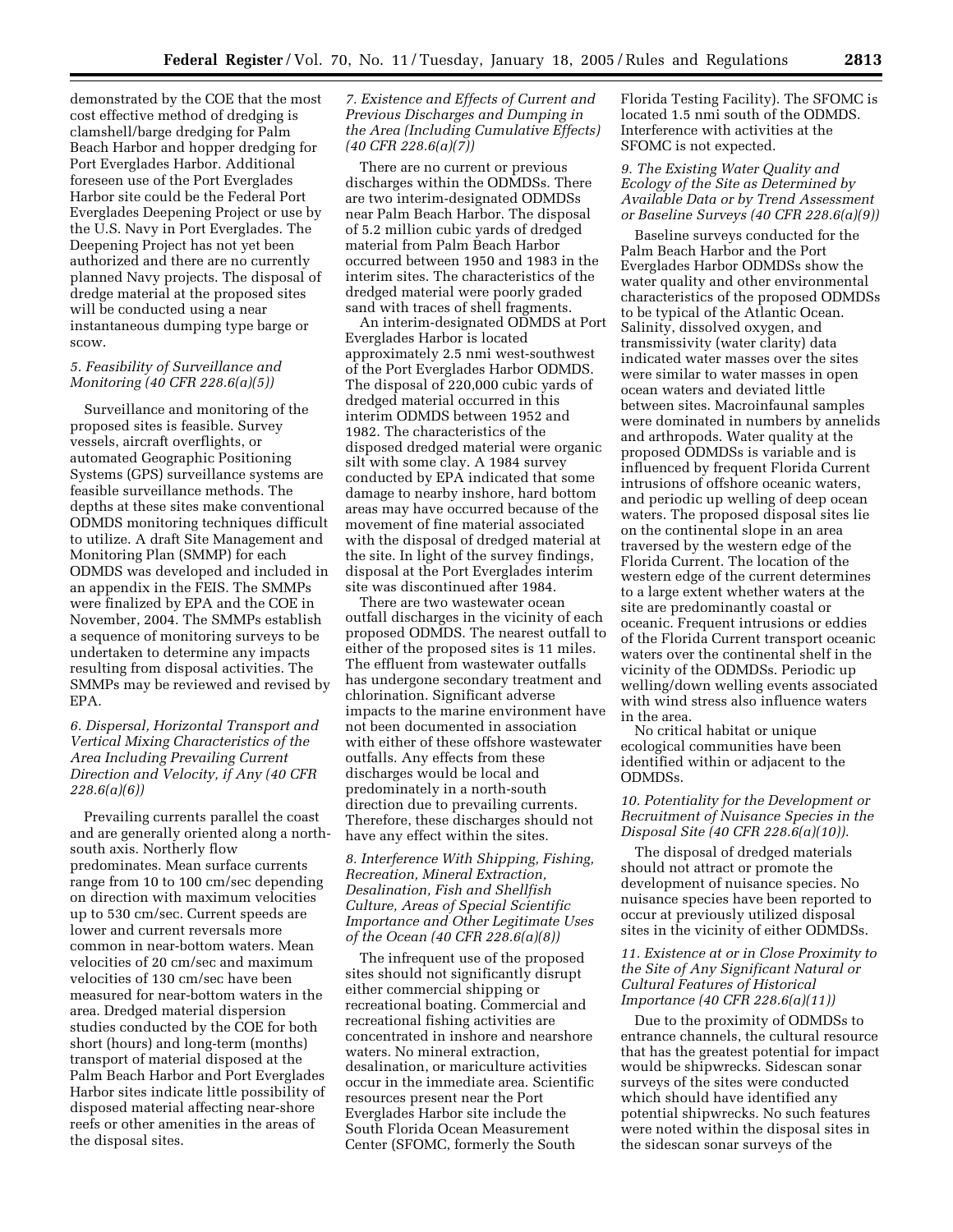disposal sites. No natural or cultural features of historical importance have been identified at either site. The Florida Department of State Division of Historical Resources was consulted and they determined that it is unlikely that designation of the ODMDSs would affect archaeological or historical resources eligible for listing in the *National Register of Historic Places,* or otherwise of significance.

#### **F. Site Management**

Site management of the ODMDSs is the responsibility of EPA in cooperation with the COE. The COE issues permits to private applicants for ocean disposal; however, EPA Region 4 assumes overall responsibility for site management. Development of Site Management Plans is required by the MPRSA prior to final designation. A Site Management and Monitoring Plan (SMMP) for each ODMDS was developed as a part of the process of completing the FEIS. The SMMPs were finalized by EPA and the COE in November, 2004. The plans provide procedures for both site management and for the monitoring of effects of disposal activities. The SMMPs are intended to be flexible and may be reviewed and revised by the EPA.

### **G. Action**

The FEIS concludes that the sites may appropriately be designated for use. The sites are also consistent with the five general criteria and eleven specific factors in the Ocean Dumping Regulations used for site evaluation.

The designation of the Palm Beach Harbor and Port Everglades Harbor sites as EPA-approved ODMDSs is being published as final rulemaking. Overall management of these sites is the responsibility of the Regional Administrator of EPA Region 4.

It should be emphasized that, if an ODMDS is designated, such a site designation does not constitute EPA's approval of actual disposal of material at sea. Before ocean disposal of dredged material at the site may commence, the COE must evaluate a permit application according to EPA's Ocean Dumping Criteria (40 CFR part 227) and authorize disposal. EPA has the right to disapprove the actual disposal if it determines that environmental concerns under MPRSA have not been met.

## **H. Statutory and Executive Order Reviews**

## *1. Executive Order 12866: Regulatory Planning and Review*

Under Executive Order 12866 (58 FR 51735, October 4, 1993), the Agency

must determine whether the regulatory action is ''significant'' and therefore subject to OMB review and the requirements of the Executive Order. The Order defines ''significant regulatory action'' as one that is likely to result in a rule that may:

(A) Have an annual effect on the economy of \$100 million or more or adversely affect in a material way the economy, a sector of the economy, productivity, competition, jobs, the environment, public health or safety, or State, local or tribal governments or communities;

(B) Create a serious inconsistency or otherwise interfere with an action taken or planned by another agency;

(C) Materially alter the budgetary impact of entitlement, grants, user fees, or loan programs or the rights and obligations of recipients thereof; or

(D) Raise novel legal or policy issues arising out of legal mandates, the President's priorities, or the principles set forth in the Executive Order.

EPA has determined that this action does not meet the definition of a ''significant regulatory action'' under E.O. 12866 as described above and is therefore not subject to OMB review.

#### *2. Paperwork Reduction Act*

The Paperwork Reduction Act, 44 U.S.C. 3501, *et seq.*, is intended to minimize the reporting and recordkeeping burden on the regulated community, as well as to minimize the collection and dissemination. In general, the Act requires that information requests and record-keeping requirements affecting ten or more non-Federal respondents be approved by OPM. Since this rule does not establish or modify any information or recordkeeping requirements, it is not subject to the provisions of the Paperwork Reduction Act.

*3. Regulatory Flexibility Act (RFA), as Amended by the Small Business Regulatory Enforcement Fairness Act of 1996, (SBREFA), 5 U.S.C. 601 et seq.* 

The RFA generally requires an agency to prepare a regulatory flexibility analysis of any rule subject to notice and comment rulemaking requirements under the Administrative Procedure Act or any other statute, unless the agency certifies that the rule will not have a significant economic impact on a substantial number of small entities. For the purposes of assessing the impacts of today's rule on small entities, a small entity is defined as: (1) A small business based on the Small Business Administration's (SBA) size standards; (2) a small governmental jurisdiction that is a government of a city, county,

town, school district or special district with a population of less than 50,000; and (3) a small organization that is any not-for-profit enterprise which is independently owned and operated and is not dominant in its field. EPA has determined that this action will not have a significant economic impact on small entities. The ocean disposal site designations will only have the effect of providing a long term, environmentally acceptable disposal option for dredged material. This action will help to facilitate the maintenance of safe navigation on a continuing basis. After considering the economic impacts of today's final action on small entities, I certify that this action will not have a significant impact on a substantial number of small entities.

### *4. The Unfunded Mandates Reform Act and Executive Order 12875*

Title II of the Unfunded Mandates Reform Act (UMRA), Public Law 104–4, establishes requirements for Federal agencies to assess the effects of their regulatory actions on State, local, and tribal governments and the private sector. Under section 202 of the UMRA, EPA generally must prepare a written statement, including a cost-benefit analysis, for proposed and final rules with ''Federal Mandates'' that may result in expenditures to State, local, and tribal governments, in the aggregate, or to the private sector, of \$100 million or more in any one year. Before promulgating an EPA rule for which a written statement is needed, section 205 of the UMRA generally requires EPA to identify and consider a reasonable number of regulatory alternatives and adopt the least costly, most costeffective or least burdensome alternative that achieves the objectives of the rule. The provisions of section 205 do not apply when they are inconsistent with applicable law. Moreover, section 205 allows EPA to adopt an alternative other than the least costly, most cost-effective or least burdensome alternative if the Administrator publishes with the final rule an explanation of why that alternative was not adopted. Before EPA establishes any regulatory requirements that may significantly or uniquely affect small governments, including tribal governments, it must have developed under section 203 of the UMRA a small government agency plan. The plan must provide for notifying potentially affected small governments, enabling officials of affected small governments to have meaningful and timely input in the development of EPA regulatory proposals with significant Federal intergovernmental mandates, and informing, educating, and advising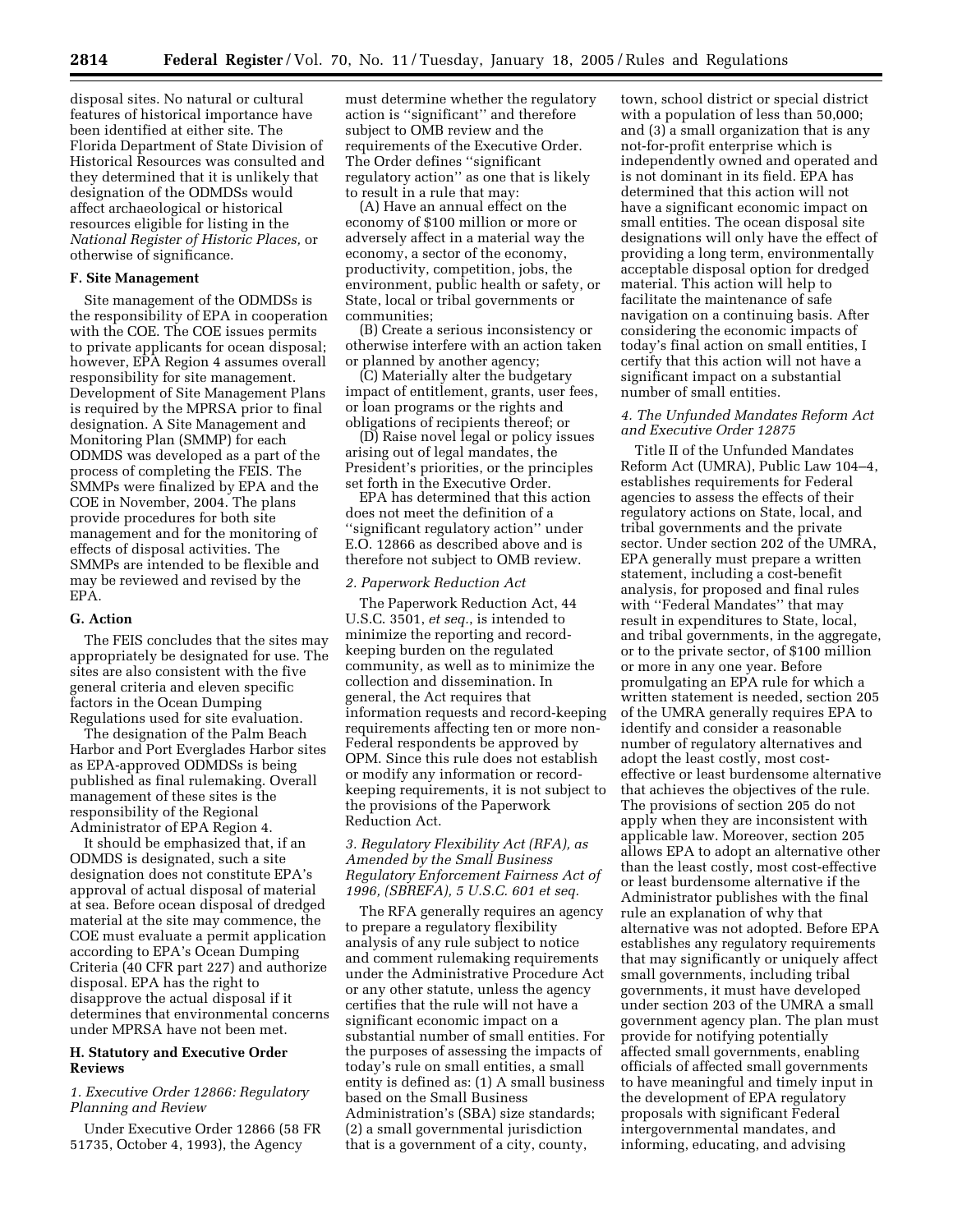small governments on compliance with the regulatory requirements.

EPA has determined that this action contains no Federal mandates (under the regulatory provisions of Title II of the UMRA) for State, local and tribal governments or the private sector. It imposes no new enforceable duty on any State, local or tribal governments or the private sector. Thus, the requirements of section 202 and section 205 of the UMRA do not apply to this final rule. Similarly, EPA has also determined that this action contains no regulatory requirements that might significantly or uniquely affect small government entities. Thus, the requirements of section 203 of the UMRA do not apply to this final rule.

### *5. Executive Order 13132: Federalism*

Executive Order 13132, entitled ''Federalism'' (64 FR 43255, August 10, 1999), requires EPA to develop an accountable process to ensure ''meaningful and timely input by State and local officials in the development of regulatory policies that have federalism implications.'' ''Policies that have federalism implications'' are defined in the Executive Order to include regulations that have ''substantial direct effects on the States, on the relationship between the national government and the States, or on the distribution of power and responsibilities among the various levels of government.''

This final rule does not have federalism implications. It will not have substantial direct effects on the States, on the relationship between the national government and the States, or on the distribution of power and responsibilities among the various levels of government, as specified in Executive Order 13132. This final rule addresses the designation and dedesignation of ocean disposal sites for the potential disposal of dredged materials. This action neither creates new obligations nor alters existing authorizations of any State, local or other governmental entities. Thus, Executive Order 13132 does not apply to this rule. However, EPA did consult with State and local government representatives in the development of the FEIS and through solicitation of comments on the Draft and Final EIS. In addition, in the spirit of Executive Order 13132, and EPA policy to promote communications between EPA and State and local governments, EPA specifically solicited comment on the proposed rule from State and local officials.

# *6. Executive Order 13175: Consultation and Coordination With Indian Tribal Governments*

Executive Order 13175, entitled ''Consultation and Coordination with Indian Tribal Governments'' (65 FR 67249, November 6, 2000), requires EPA to develop an accountable process to ensure ''meaningful and timely input by Tribal officials in the development of regulatory policies that have Tribal implications.'' ''Policies that have Tribal implications'' are defined in the Executive Order to include regulations that have ''substantial direct effects on one or more Indian Tribes, on the relationship between the Federal government and the Indian Tribes, or on the distribution of power and responsibilities between the Federal government and Indian Tribes.''

This action does not have Tribal implications. This action will not have substantial direct effects on Tribal governments, on the relationship between the Federal government and Indian Tribes, or on the distribution of power and responsibilities between the Federal government and Indian Tribes, as specified in Executive Order 13175. This final rule designates ocean dredged material disposal sites and does not establish any regulatory policy with tribal implications. Thus, Executive Order 13175 does not apply to this rule.

## *7. Executive Order 13045: Protection of Children From Environmental Health Risks and Safety Risks*

Executive Order 13045 (62 FR 19885, April 23, 1997) applies to any rule that (1) is determined to be ''economically significant'' as defined under Executive Order 12866, and (2) concerns an environmental health or safety risk that EPA has reason to believe might have a disproportionate effect on children. If the regulatory action meets both criteria, the Agency must evaluate the environmental health and safety effects of the planned rule on children, and explain why the planned regulation is preferable to other potentially effective and reasonably feasible alternatives considered by the Agency. This final rule is not an economically significant rule as defined under Executive Order 12866 and does not concern an environmental health or safety risk that EPA has reason to believe may have a disproportionate effect on children. Therefore, it is not subject to Executive Order 13045.

### *8. Executive Order 13211: Actions That Significantly Affect Energy Supply, Distribution, or Use*

This final rule is not subject to Executive Order 13211, ''Actions Concerning Regulations That Significantly Affect Energy Supply, Distribution, or Use'' (66 FR 28355 (May 22, 2001)) because it is not a significant regulatory action under Executive Order 12866.

## *9. National Technology Transfer Advancement Act*

Section 12(d) of the National Technology Transfer Advancement Act of 1995 (''NTTAA''), Public Law 104– 113, section 12(d) (15 U.S.C. 272 note), directs EPA to use voluntary consensus standards in its regulatory activities unless doing so would be inconsistent with applicable law or otherwise impractical. Voluntary consensus standards are technical standards (*e.g.*, materials specifications, test methods, sampling procedures, and business practices) that are developed or adopted by voluntary consensus bodies. The NTTAA directs EPA to provide Congress, through OMB, explanations when the Agency decides not to use available and applicable voluntary consensus standards. This final rule does not involve technical standards. Therefore, EPA did not consider the use of any voluntary consensus standards.

Although EPA stated that the proposed action did not directly involve technical standards, the proposed action and today's final action include environmental monitoring and measurement as described in EPA's SMMPs. EPA will not require the use of specific, prescribed analytic methods for monitoring and managing the designated sites. Rather, the Agency plans to allow the use of any method, whether it constitutes a voluntary consensus standard or not, that meets the monitoring and measurement criteria discussed in the SMMP.

# *10. Executive Order 12898: Federal Actions To Address Environmental Justice in Minority Populations and Low-Income Populations*

Executive Order 12898 requires that, to the greatest extent practicable and permitted by law, each Federal agency must make achieving environmental justice part of its mission. Executive Order 12898 provides that each Federal agency must conduct its programs, policies, and activities that substantially affect human health or the environment in a manner that ensures that such programs, policies, and activities do not have the effect of excluding persons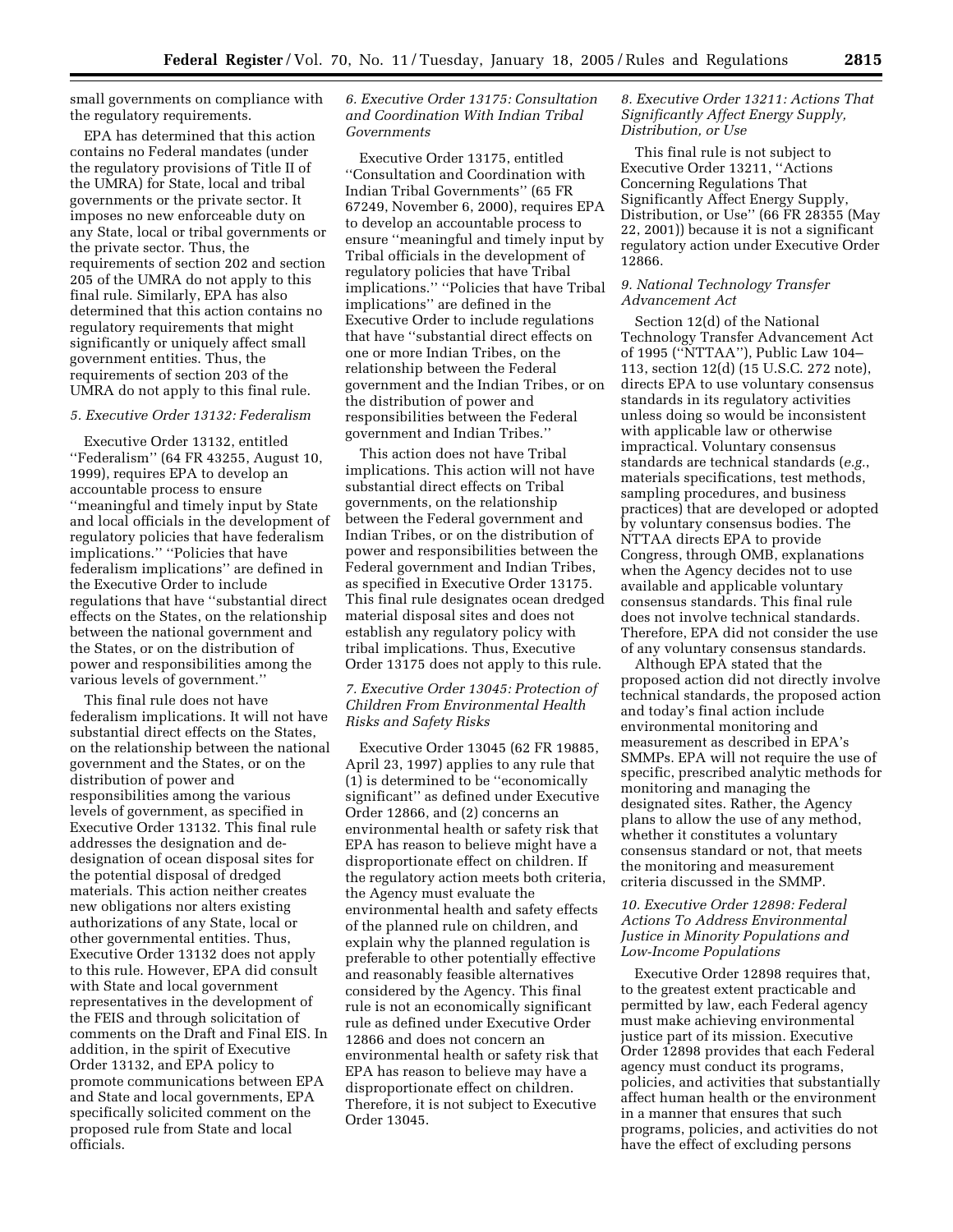(including populations) from participation in, denying persons (including populations) the benefits of, or subjecting persons (including populations) to discrimination under such programs, policies, and activities because of their race, color, or national origin.

Because this action addresses ocean disposal site designations (away from inhabited land areas), no significant adverse human health or environmental effects are anticipated. Therefore, no action from this final rule would have a disproportionately high and adverse human health and environmental effect on any particular segment of the population. In addition, this rule does not impose substantial direct compliance costs on those communities. Accordingly, the requirements of Executive Order 12898 do not apply.

# *11. Congressional Review Act*

The Congressional Review Act, 5 U.S.C. 801 *et seq.*, as added by the Small Business Regulatory Enforcement Fairness Act of 1996, generally provides that before a rule may take effect, the agency promulgating the rule must submit a rule report, which includes a copy of the rule, to each House of the Congress and to the Comptroller General of the United States. EPA will submit a report containing this rule and other required information to the U.S. Senate, the U.S. House of Representatives, and the Comptroller General of the United States prior to publication of the rule in the **Federal Register**. A major rule as defined in 5 U.S.C. 804(2) cannot take effect until 60 days after it is published in the **Federal Register**. This action is not a "major rule" as defined by 5 U.S.C. 804(2). This rule will be effective February 17, 2005.

### *12. The Endangered Species Act*

Under section 7(a)(2) of the Endangered Species Act (ESA), 16 U.S.C. 1536(a)(2), federal agencies are required to ''insure that any action authorized, funded, or carried on by such agency \* \* \* is not likely to jeopardize the continued existence of any endangered or threatened species or result in the destruction or adverse modification of habitat of such species \* \* \*.'' Under regulations implementing the ESA, a Federal agency is required to consult with either the FWS or the NMFS (depending on the species involved) if the agency's action ''may affect'' endangered or threatened species or their critical habitat. *See,* 50 CFR 402.14(a).

EPA initially coordinated with the National Marine Fisheries Service (NMFS) regarding the Endangered

Species Act (ESA) on March 24, 2004. At that time, EPA sent NMFS a copy of the Draft EIS, which included two Appendices, each entitled Biological Assessment. Those Assessments evaluated the potential impacts from the site designations to federally listed threatened and endangered species. In its letter, EPA referenced the Assessments, which concluded that the site designations ''will not adversely affect'' any listed species or critical habitat. While the letter stated that EPA concluded the action ''will not affect'' any listed species, EPA informally consulted with NMFS and sought comments from the NMFS on the proposed site designations with the March 2004 letter. In a May 24, 2004 letter of response, NMFS concluded that adverse effects on whales are unlikely to occur from this project and no effects to the shortnose sturgeon or smalltooth sawfish are likely to occur from this project.

### *13. Magnuson-Stevens Fishery Conservation and Management Act (MSFCMA)*

The 1996 Sustainable Fisheries Act amendments to the MSFCMA require the designation of EFH for Federally managed species of fish and shellfish. Pursuant to section 305(b)(2) of the MSFCMA, Federal agencies are required to consult with the NMFS regarding any action they authorize, fund, or undertake that may adversely affect EFH. An adverse effect has been defined by the Act as follows: ''Any impact which reduces the quality and/or quantity of EFH. Adverse effects may include direct (*e.g.*, contamination or physical disruption), indirect (*e.g.*, loss of prey, reduction in species' fecundity), site-specific or habitat-wide impacts, including individual, cumulative, or synergistic consequences of actions.''

On March 24, 2004, EPA consulted with NMFS pursuant to Section 305 of the Magnuson-Stevens Fishery Conservation and Management Act (MSFCMA) 16 U.S.C. 1855, and the applicable implementing regulations. At that time, EPA sent NMFS a copy of the Draft EIS which included an EFH Assessment within the body of the document. In a May 6, 2004 letter of response, NMFS requested a stand alone EFH Assessment that specifically addressed potential impacts to deepwater habitats, such as black corals and Oculina, and potential impacts to deepwater managed species including tilefish. The EFH Assessments were provided to NMFS on July 15, 2004 and included as appendices to the FEIS. Based on comments received from NMFS, EPA revised the EFH

Assessments. Revised EFH Assessments for designation of the Palm Beach Harbor ODMDS and the Port Everglades Harbor ODMDS were provided to NMFS on September 22, 2004 and October 12, 2004, respectively. The Assessments set forth EPA's determination that the site designation of the Palm Beach Harbor ODMDS and Port Everglades Harbor ODMDS will not have a substantial individual or cumulative adverse impact on the EFH of managed species. In letters dated October 19, 2004 and October 20, 2004, NMFS concluded that the fishery conservation requirements of the MSFCMA were completed for the Palm Beach Harbor ODMDS and the Port Everglades Harbor ODMDS, respectively.

### *14. Executive Order 13089: Coral Reef Protection*

Executive Order 13089 (63 FR 32701, June 16, 1998) on Coral Reef Protection recognizes the significant ecological, social, and economic values provided by the Nation's coral reefs and the critical need to ensure that Federal agencies are implementing their authorities to protect these valuable ecosystems. Executive Order 13089 directs Federal agencies, including EPA and the COE whose actions may affect U.S. coral reef ecosystems, to take the following steps: 1. Identify their actions that may affect U.S. coral reef ecosystems; 2. Utilize their programs and authorities to protect and enhance the conditions of such ecosystems; and 3. To the extent permitted by law, ensure that any actions they authorize, fund, or carry out will not degrade the conditions of such ecosystems. It is the policy of EPA and the COE to apply their authorities under the MPRSA to avoid adverse impacts on coral reefs. Protection of coral reefs has been carefully addressed through the application the site designation criteria which require consideration of the potential site's location in relation to breeding, spawning, nursery, feeding, and passage areas of living marine resources and amenity areas, interference with recreation and areas of special scientific importance, and existence of any significant natural or cultural features at or in close proximity to the site (*see* E. Analysis of Criteria Pursuant to the Ocean Dumping Act Regulatory Requirements). Based on application of these criteria, the proposed disposal sites should not have adverse effects on coral reefs.

## *15. Executive Order 13158: Marine Protected Areas*

Executive Order 13158 (65 FR 34909, May 31, 2000) requires that each Federal